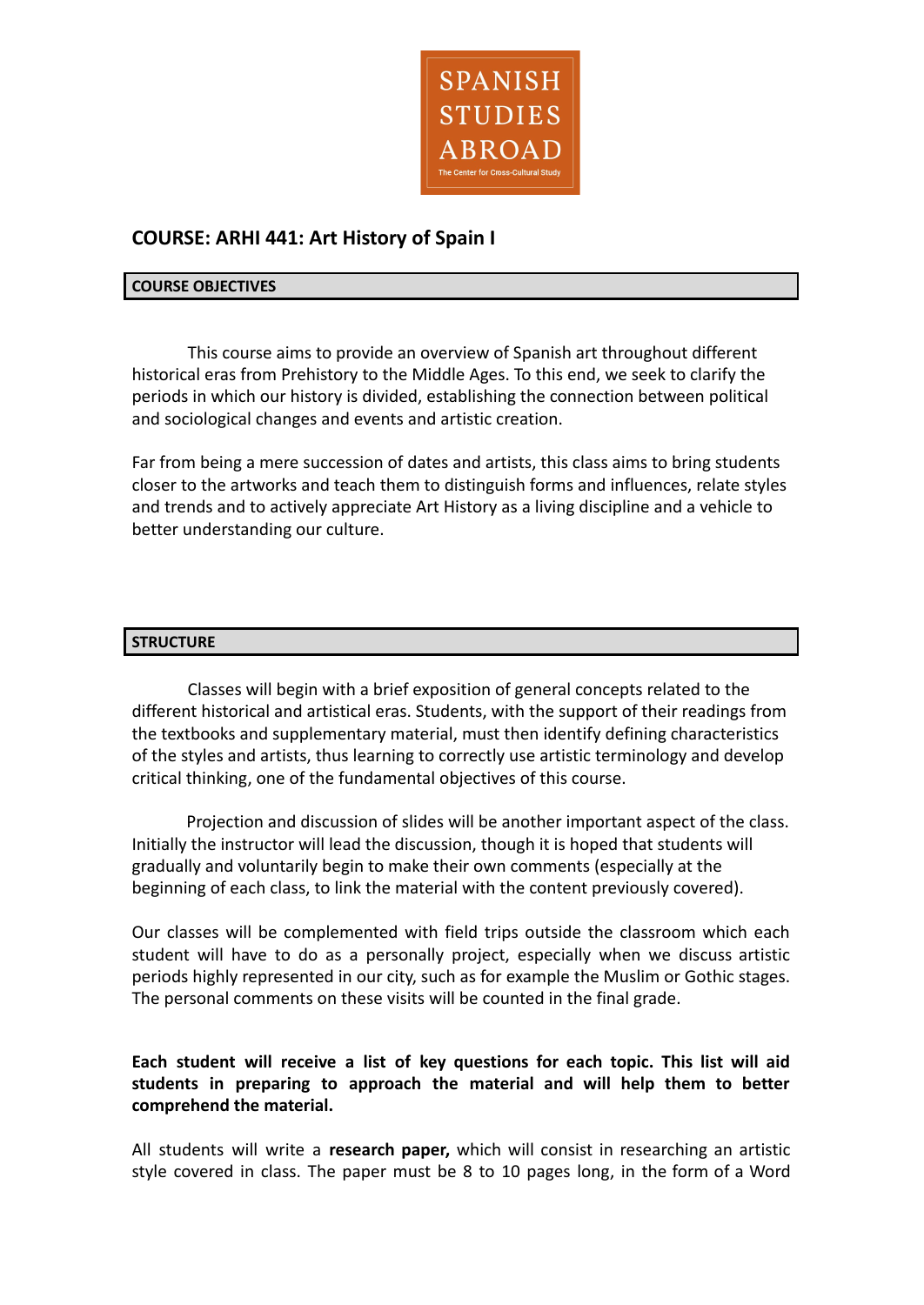document, in 12-point Arial font and double-spaced. The deadline for handing in the paper is listed in specific plans.

## **BIBLIOGRAPHY**

- BOSH VILÁ, JACINTO. Sevilla Islámica. 712-1248. Historia de Sevilla. Sevilla: Universidad de Sevilla, 1988.
- BOZAL, VALERIANO. Historia del Arte en España. 2 tomos. Madrid: Ed. Istmo, 1986.
- CALVO CASTELLÓN, A. Historia del Arte Español. Madrid: Edi-6, 1987.
- FANJUL, S. Al-Andalus contra España. La forja del mito. Madrid: S XXI Editores, 2002.
- GRABAR, O. La Alhambra. Iconografía, formas y valores. Madrid: Alianza editorial, 2001.
- GOODWIN, GODFREY. España Islámica. Madrid: Ed. Debate, 1990.
- MINISTERIO DE TURISMO. Los Omeyas. Inicios del arte islámico. Madrid: Ministerio de Cultura, 2000.
- ONG. MUSEO SIN FRONTERAS. El arte mudéjar. La estética islámica en el arte cristiano. Madrid: Grijalbo, 2000.
- QUESADA MARCO, S. Historia del arte de España e Hispanoamérica. Madrid: Sgel, 2005.
- YARZA, J. Arte y arquitectura en España 500/1250. Madrid: Ed. Cátedra, 2000.

#### **TEXTBOOK**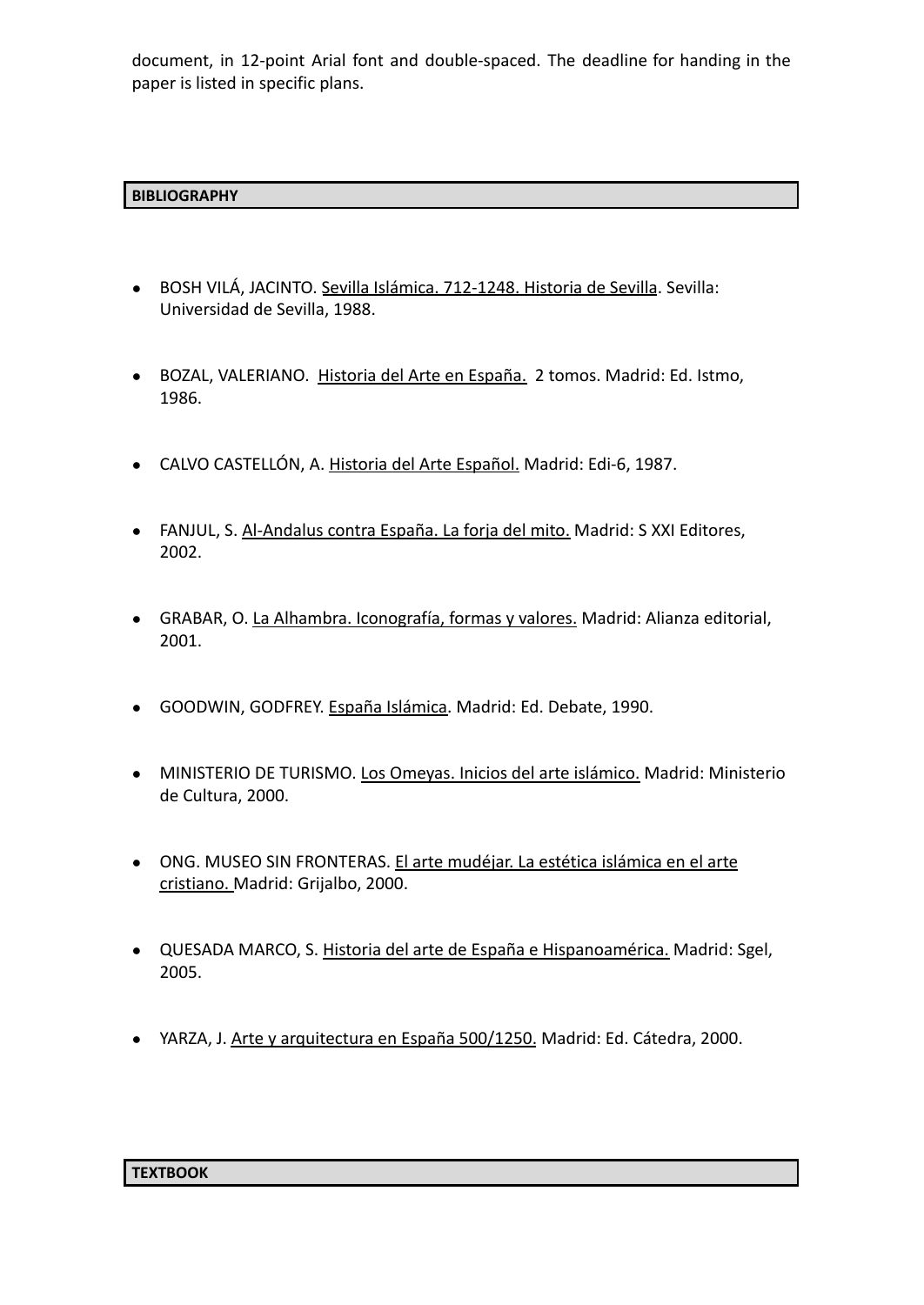Varios Autores. Arte español para extranjeros. San Sebastián: Editorial Nerea, 1999.

Coursebook with class presentations for the mid-term and final exam.

## **EVALUATION**

Evaluation will be ongoing and special emphasis will be placed on student participation. To evaluate this aspect, in addition to observing general participation, the instructor may administer unannounced quizzes on the content covered the previous day. Attendance is mandatory. Those who attend class will have a minimum grade of 60 and a maximum of 100. Those who do not attend will receive a 0. Absences must be approved by the instructor and administration.

There will be a midterm exam in the middle of the course calendar, consisting in commentaries on slides and essays on the material covered.

Students must carry out a series of activities (commentaries, videos, text, etc.) and present a final research paper to complete their grade.

| Participation         | 20 % |
|-----------------------|------|
| Midterm exam          | 25%  |
| <b>Final Exam</b>     | 25%  |
| <b>Research Paper</b> | 20%  |
| <b>Activities</b>     | 10%  |

The final grade will be based on the following components:

### **1. TOPICS COVERED**

|        | <b>Topics/ Activity Planned</b>                                                                                                                                            |
|--------|----------------------------------------------------------------------------------------------------------------------------------------------------------------------------|
| Week 1 | Course presentation.<br>Topic 1. Art in the prehistory of the Iberian Peninsula.<br>Focal points of artistic activity form the Paleolithic to the<br>Bronze Age. (p 12-21) |
| Week 2 | Topic 2: The age of colonization.<br><b>Colonizers and Tartessos.</b>                                                                                                      |